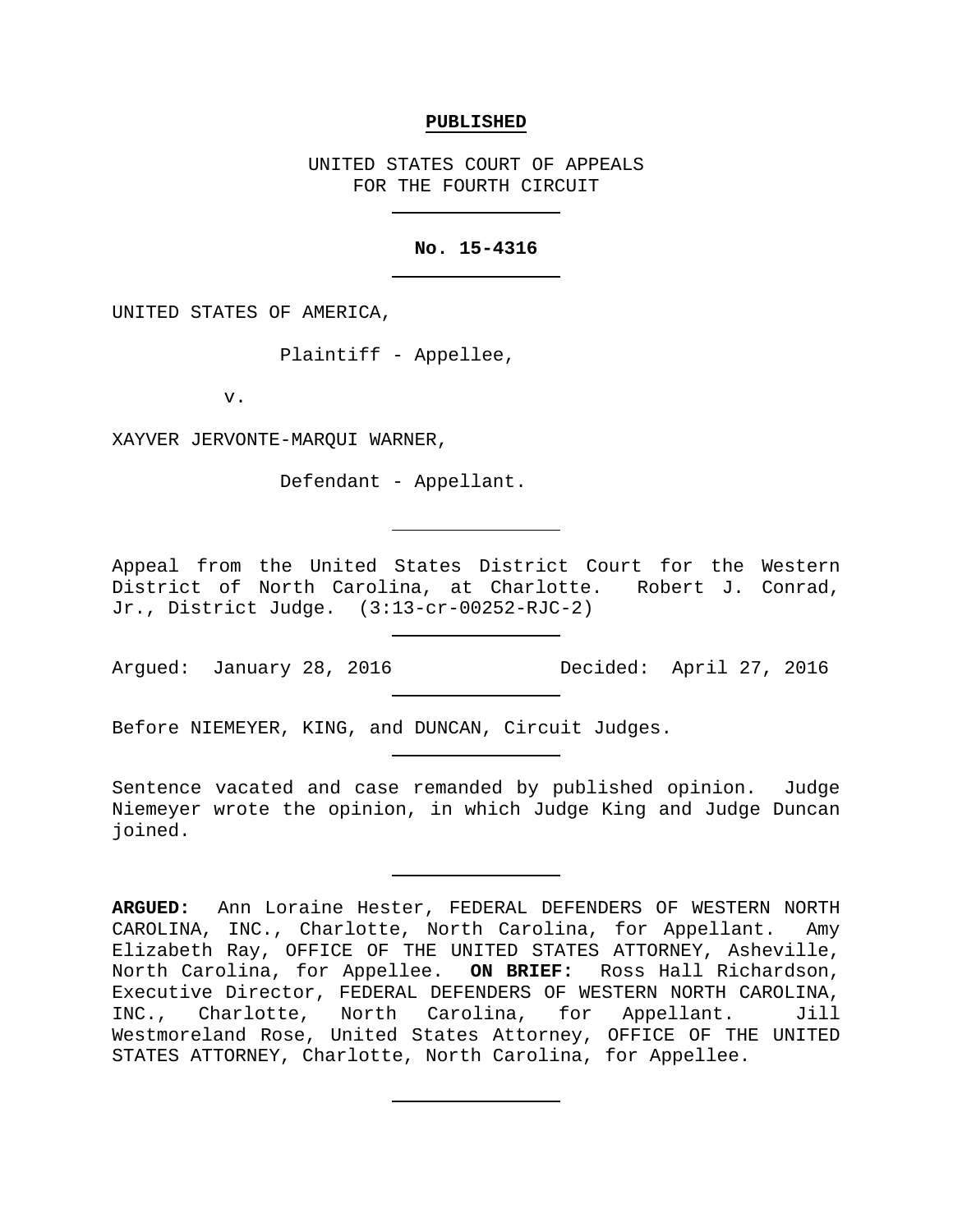NIEMEYER, Circuit Judge:

Xayver Warner, who pleaded guilty pursuant to a plea agreement to one count of aiding and abetting the theft of a firearm, contends that the government breached the plea agreement. We agree.

In the plea agreement, the government agreed to advise the district court at sentencing that the parties had agreed that the 4-level enhancement under U.S.S.G. § 2K2.1(b)(6)(B) (increasing a defendant's offense level for use or possession of a firearm in connection with another felony offense) did not apply. The government's agreement on the inapplicability of the enhancement was based, at least in part, on its view that a North Carolina conviction for breaking and entering a motor vehicle did not constitute a felony offense for a defendant with Warner's criminal history.

At sentencing, however, the government advised the court that it had changed its position on whether a North Carolina breaking and entering offense constituted a felony, concluding that it did, regardless of a defendant's criminal history. Nonetheless, the government asked the court to honor the plea agreement and not apply the enhancement to Warner. The court, however, chose to apply the enhancement and sentenced Warner to 48 months' imprisonment.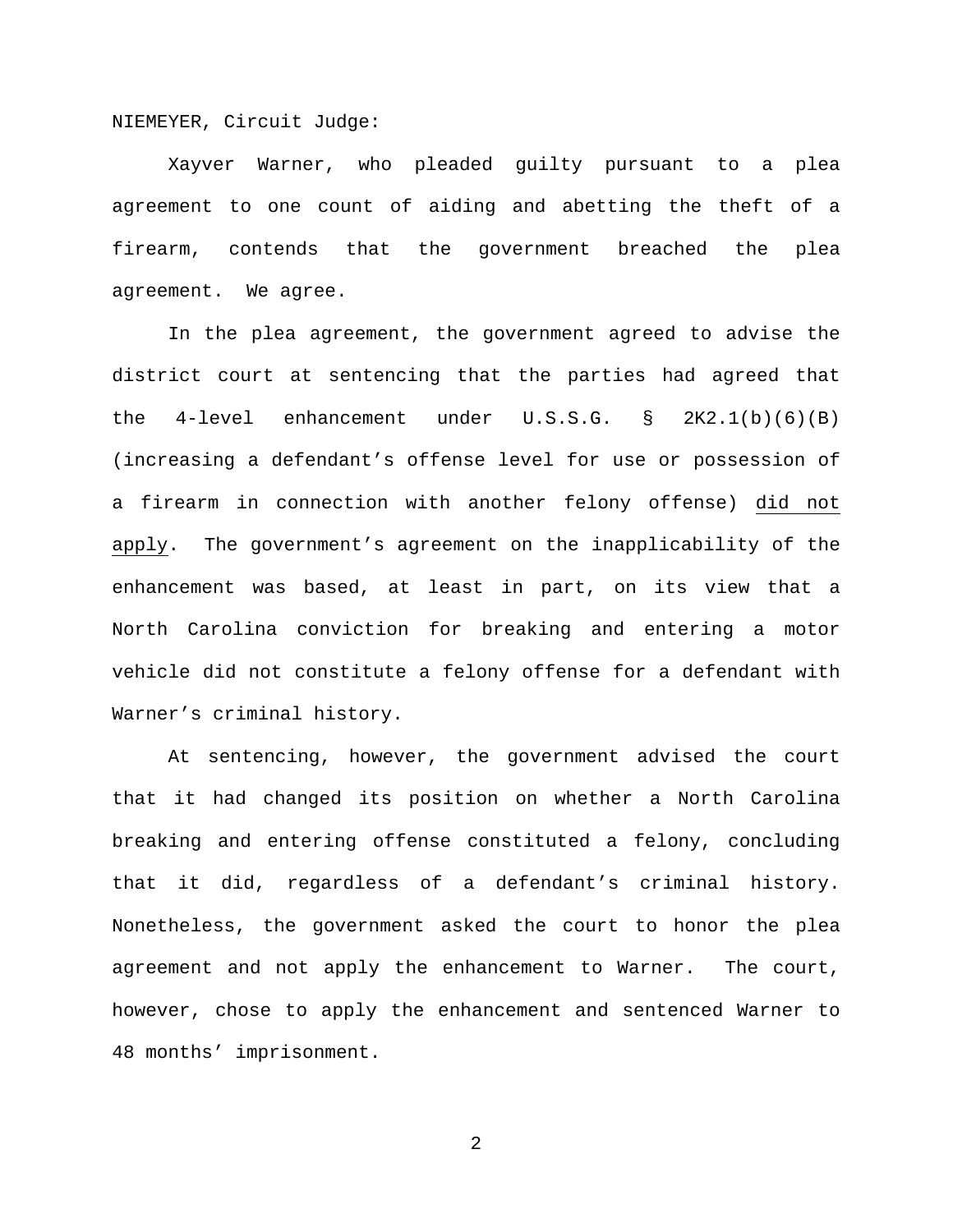Because we conclude that the government, although acting in good faith, breached its undertaking in the plea agreement by stating that the enhancement did apply, we vacate Warner's sentence and remand for resentencing before a different district judge, as required by Santobello v. New York, 404 U.S. 257, 263 (1971).

## I

After Warner and an accomplice broke into 19 motor vehicles in a parking deck in Charlotte, North Carolina, and stole a .40 caliber pistol from one of the vehicles, a federal grand jury returned an indictment against Warner, charging him with stealing a firearm that had moved in interstate commerce and aiding and abetting the same, in violation of 18 U.S.C. §§ 924(l) and 2. The government and Warner's counsel thereafter discussed the possibility of a plea agreement. During negotiations, Warner's counsel stated in an email to the government that a plea agreement "would obviously have to include dismissal of all state charges[,] . . . [and] [w]e would also need a stipulation that the 4-level enhancement under § 2K2.1(b)(6)(B) [for using or possessing 'any firearm or ammunition in connection with another felony offense'] does not apply." In a responding email, the Special Assistant U.S. Attorney stated, "[A]t this time[,] I do not have information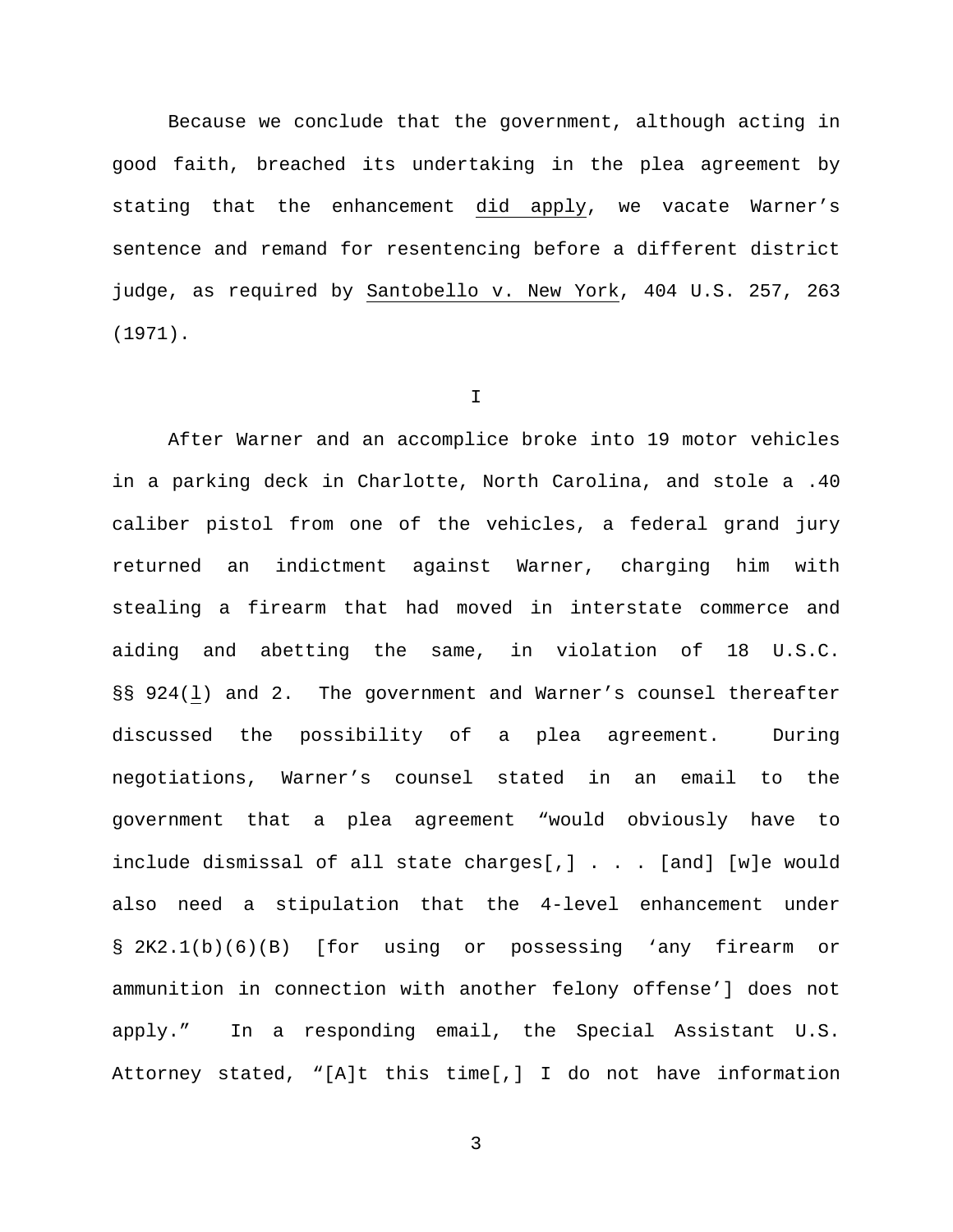that would implicate [Warner] under [§ 2K2.1(b)(6)(B)]." She added that "[t]he investigation and talks with witnesses and the co-Defendant are ongoing[,] but I can as of now agree that this [enhancement] does not apply."

The next day, on December 13, 2013, Warner signed a plea agreement with the government in which he agreed to plead guilty to the charge that he had aided and abetted the theft of a firearm. The agreement included the following provision:

7. Pursuant to Rule 11(c)(1)(B), the parties agree that they will jointly recommend that the Court make the following findings and conclusions as to the U.S.S.G.:

\* \* \*

- d. The parties agree that the 4-level increase under 2K2.1(b)(6)(B) does not apply.
- e. The United States will inform the Court and the probation office of all facts pertinent to the sentencing process and will present any evidence requested by the Court.

The agreement also included a provision by which Warner waived his right to appeal "whatever sentence [was] imposed," except to raise claims of ineffective assistance of counsel or prosecutorial misconduct.

Following a plea colloquy, the district court accepted Warner's guilty plea pursuant to the plea agreement, and a probation officer subsequently prepared a presentence report. In the presentence report, the probation officer recommended that the  $\S$   $2K2.1(b)(6)(B)$  4-level enhancement be applied,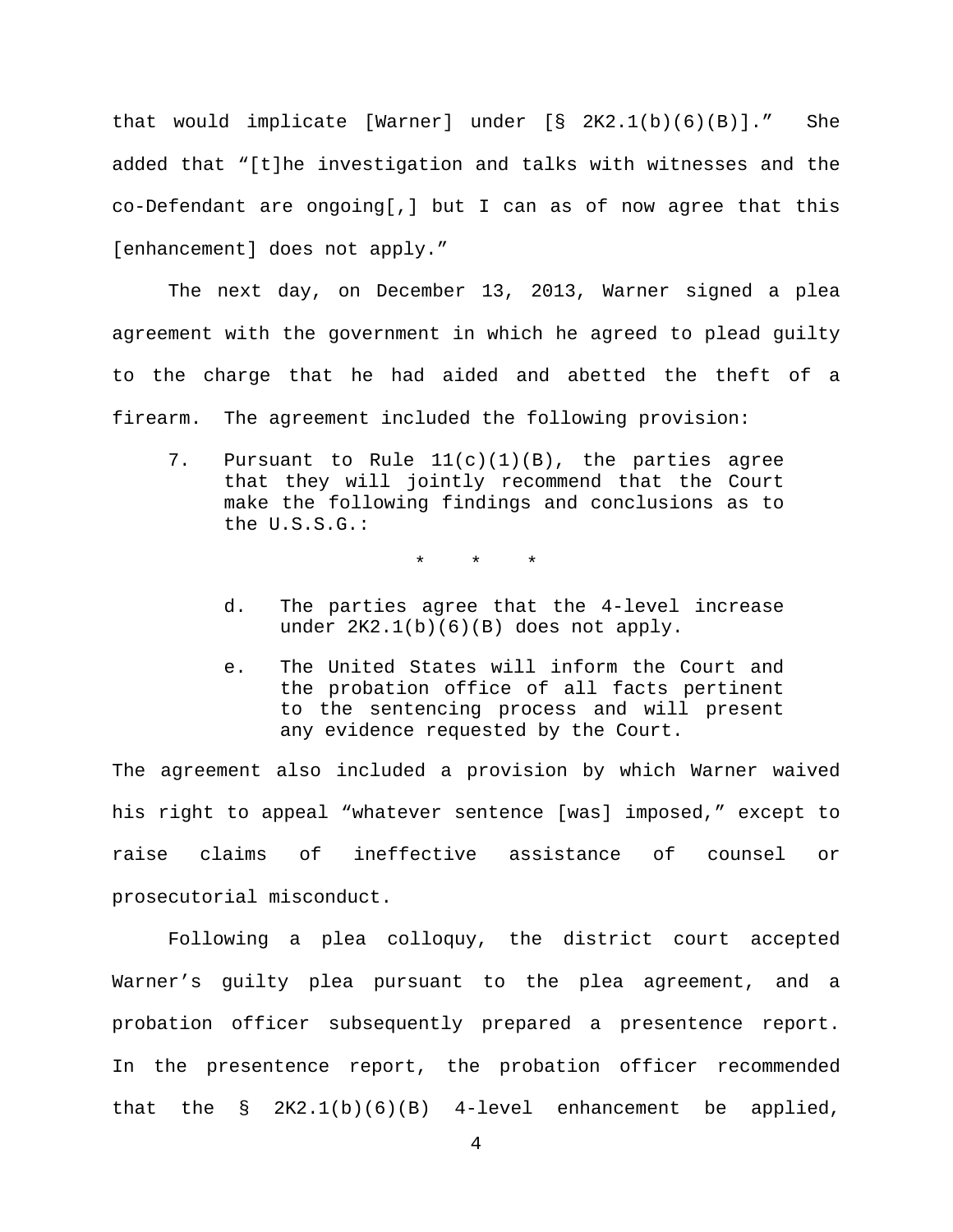concluding that Warner had used or possessed a firearm in connection with another felony offense -- namely, the 19 counts of breaking or entering a motor vehicle with which Warner had been charged in a North Carolina state court. With the enhancement, the probation officer calculated Warner's offense level to be 23, which, when combined with Warner's criminal history category of II, resulted in a Guidelines sentencing range of 51 to 63 months' imprisonment. The probation officer noted that if the district court accepted the government's position, as stated in the plea agreement, that  $\S$  2K2.1(b)(6)(B) did not apply, Warner's Guidelines range would instead be 33 to 41 months' imprisonment.

Warner objected to the presentence report's recommendation to apply  $\S$  2K2.1(b)(6)(B), arguing that the "enhancement is inapplicable for two distinct reasons; first, because [he] neither 'used' nor 'possessed' the firearm, and second, because there was no 'connection with another felony offense.'"

The government filed a response entitled "Objections to the Presentence Report," in which it noted that it had agreed with Warner in his plea agreement that § 2K2.1(b)(6)(B) did not apply and requested that the district court therefore not apply the enhancement. In the same filing, however, the government proceeded to state that it had revised its position regarding when certain types of North Carolina felony offenses count as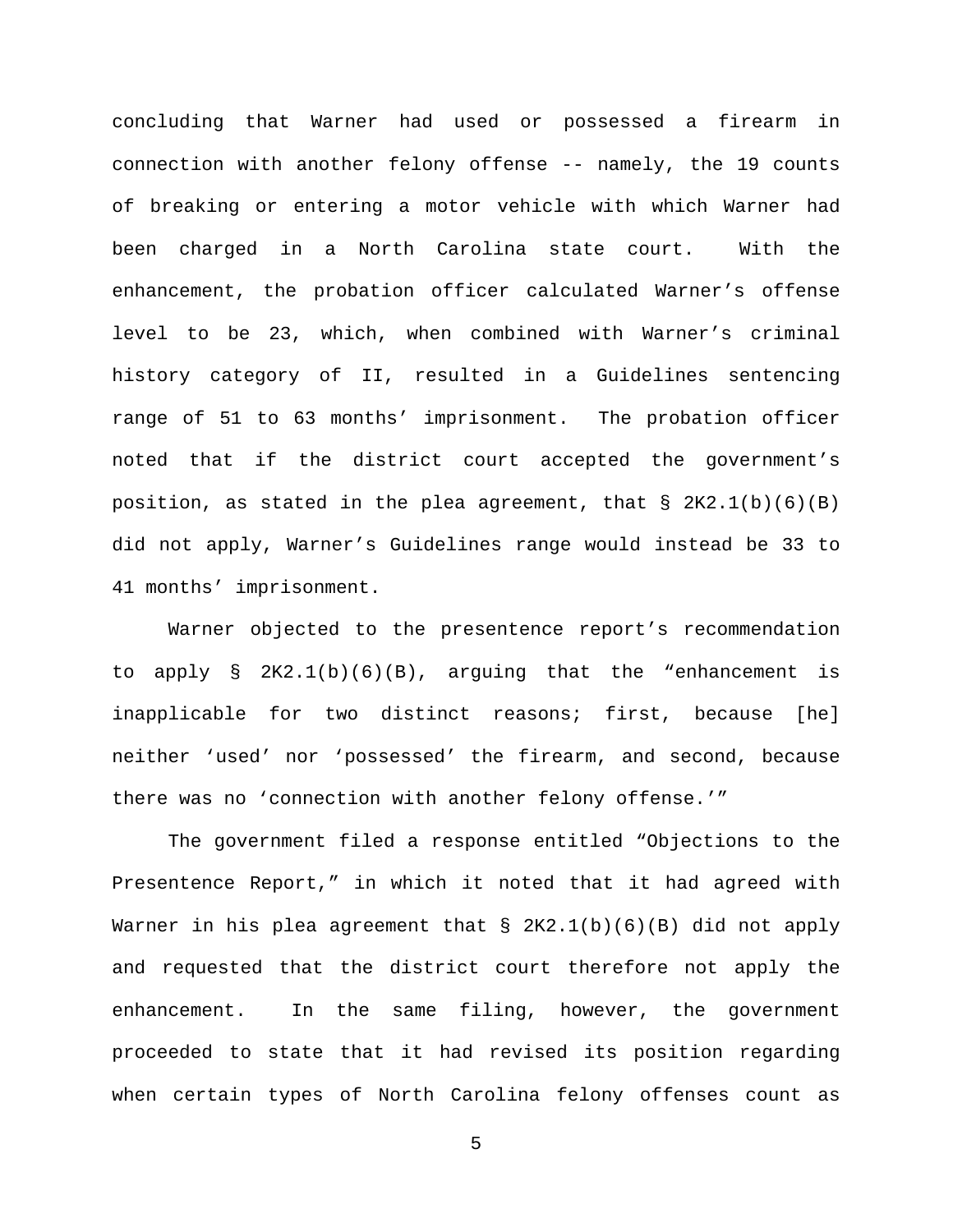felonies for federal sentencing purposes, and it clearly indicated that, under its new position, the enhancement would properly apply to Warner. It stated:

The probation office correctly notes in paragraph 19 of the Presentence Investigation Report that in the course of the crime of conviction a firearm was possessed in connection with another offense, that being breaking and entering multiple motor vehicles in violation of North Carolina General Statute 14-56, a class I felony. However, at the time that the plea agreement was made, the Government's position on how to treat a North Carolina class I offense for purposes of United States v. Simmons, 649 F.3d 237 (4th Cir. 2011), resulted in a finding that 14-56 was not a felony for federal purposes because it was not a crime punishable by imprisonment in excess of a year as applied to this Defendant and his criminal history. The Government's approach to Simmons analysis at the time the plea agreement was made treated a North Carolina class I offense committed on or after<br>December 1, 2011 as a felony punishable by December 1, 2011 as a felony punishable by imprisonment in excess of a year, only where the defendant was a North Carolina criminal history category V or higher. On June 5, 2013, the date of the offense conduct, Warner was a North Carolina criminal history category II. Thus, Warner's criminal history was not sufficient to pass Simmons analysis as applied at the time of the plea agreement and his conduct was not considered "another felony offense" for purposes of 2K2.1.

On December 1, 2011 the North Carolina Justice<br>Reinvestment Act increased North Carolina state North Carolina penalties such that all felonies could be punishable by a term of imprisonment exceeding one year. Despite these December 1, 2011 changes, concerned that the changes may not satisfy the Appellate Courts, the Government maintained the conservative position that the changes were not a cure to the Simmons issue. As of August 4, 2014, the Government has taken the new position, in light of United States v. Valdovinos, 2014 WL 3686104 (4th Cir. July 25, 2014), that the December 2011 North Carolina Justice Reinvestment Act cured any infirmity in the class H and I North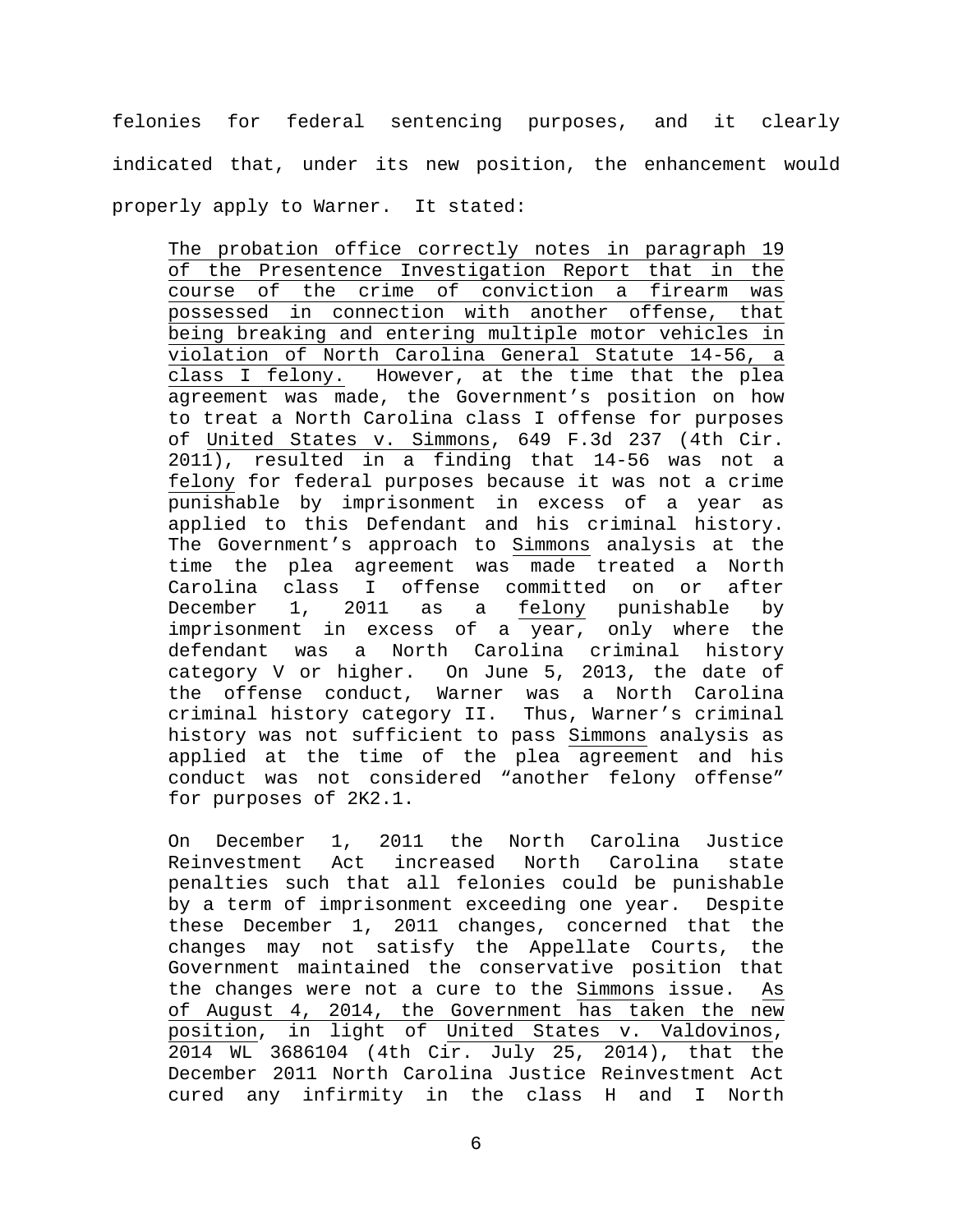Carolina state felonies such that these offenses are<br>felonies for federal purposes regardless of the felonies for federal purposes regardless of criminal history category of the offender.

(Emphasis of "felony" or "felonies" in original; other emphasis added). The government explained, however, that "[b]ecause [it] made its agreement with Warner prior to this new official position on Simmons, [it] [was] not seek[ing] the 2K2.1(b)(6)(B) enhancement." Instead, it "respectfully ask[ed] that the Court honor the agreement of the parties."

Arguing that the government's statement to the court breached the plea agreement, Warner filed a motion for specific performance of the agreement, requesting that the district court (1) declare the government to be in breach of the plea agreement; (2) strike the government's objection from the docket; (3) direct the government to file a new objection agreeing with defense counsel's arguments as to why the enhancement was inapplicable; and (4) transfer Warner's case to a different district judge for sentencing. Warner explained that the parties' agreement that the enhancement does not apply "was based on the facts of the case, not on any kind of legal issue involving Simmons or Valdovinos."

At the sentencing hearing, the district court denied Warner's motion for specific performance, concluding that the government had "complied with the conditions of the plea agreement." The court thereupon concluded that the enhancement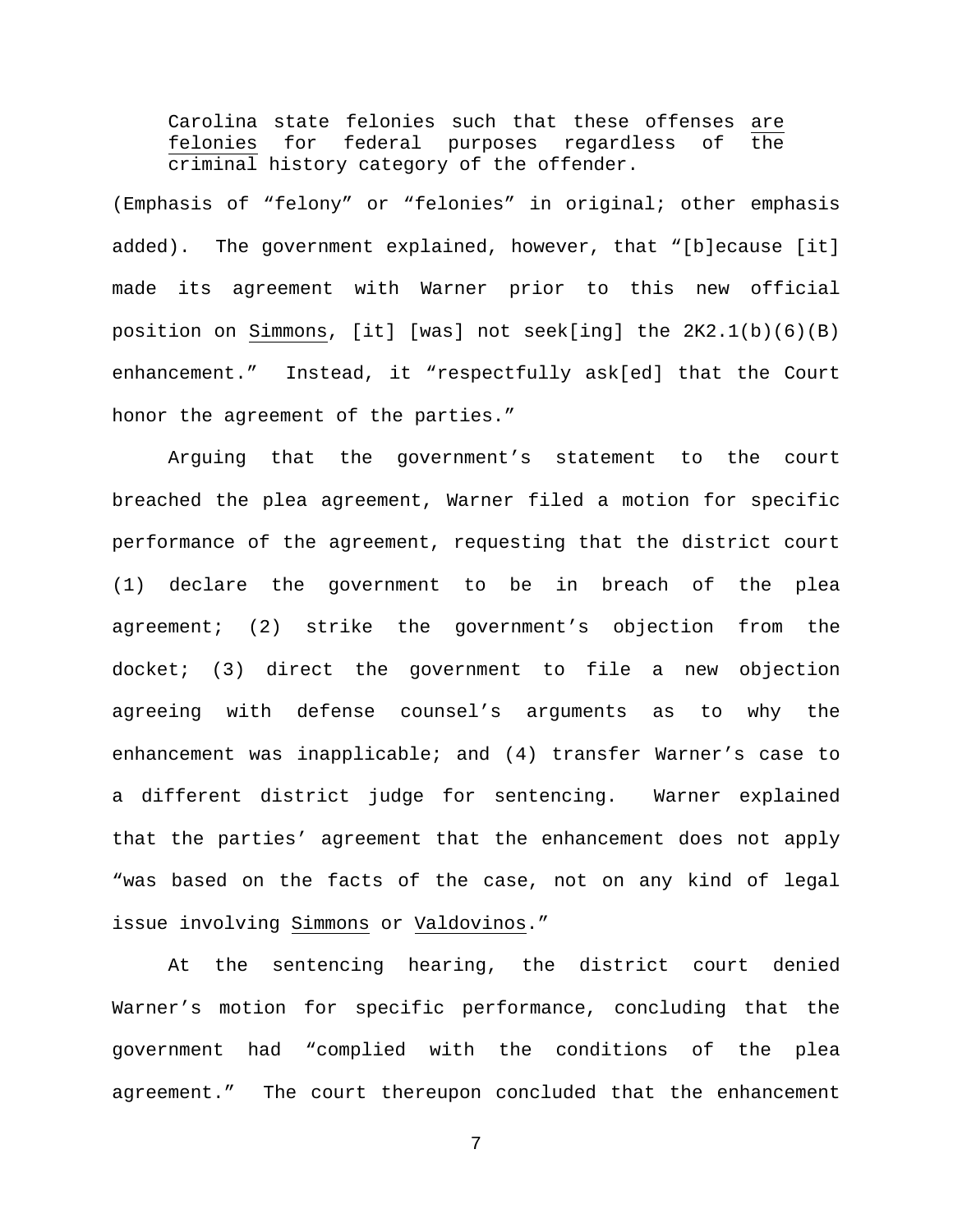was applicable and therefore that Warner's advisory Guidelines range was 51 to 63 months' imprisonment. After hearing from Warner and his family, the court imposed a downward-variance sentence of 48 months' imprisonment.

From the district court's judgment, Warner filed this appeal, seeking specific performance of his plea agreement and resentencing before a different district judge. He also challenges two aspects of the district court's Guidelines calculations.

II

Warner contends that the government breached its promise in the plea agreement to inform the sentencing court "that the 4 level increase under 2K2.1(b)(6)(B) does not apply" when it submitted a filing that informed the court that it no longer agreed with this position. According to Warner, even though the government "asked the court not to apply the enhancement," it nonetheless indicated at the same time that it "viewed that request as factually and legally wrong," "mak[ing] clear that the government would have recommended the 4-level enhancement but for its agreement with Warner." Warner contends further that the government's breach was material because "[e]mails between Warner's counsel and the prosecutor demonstrate[] that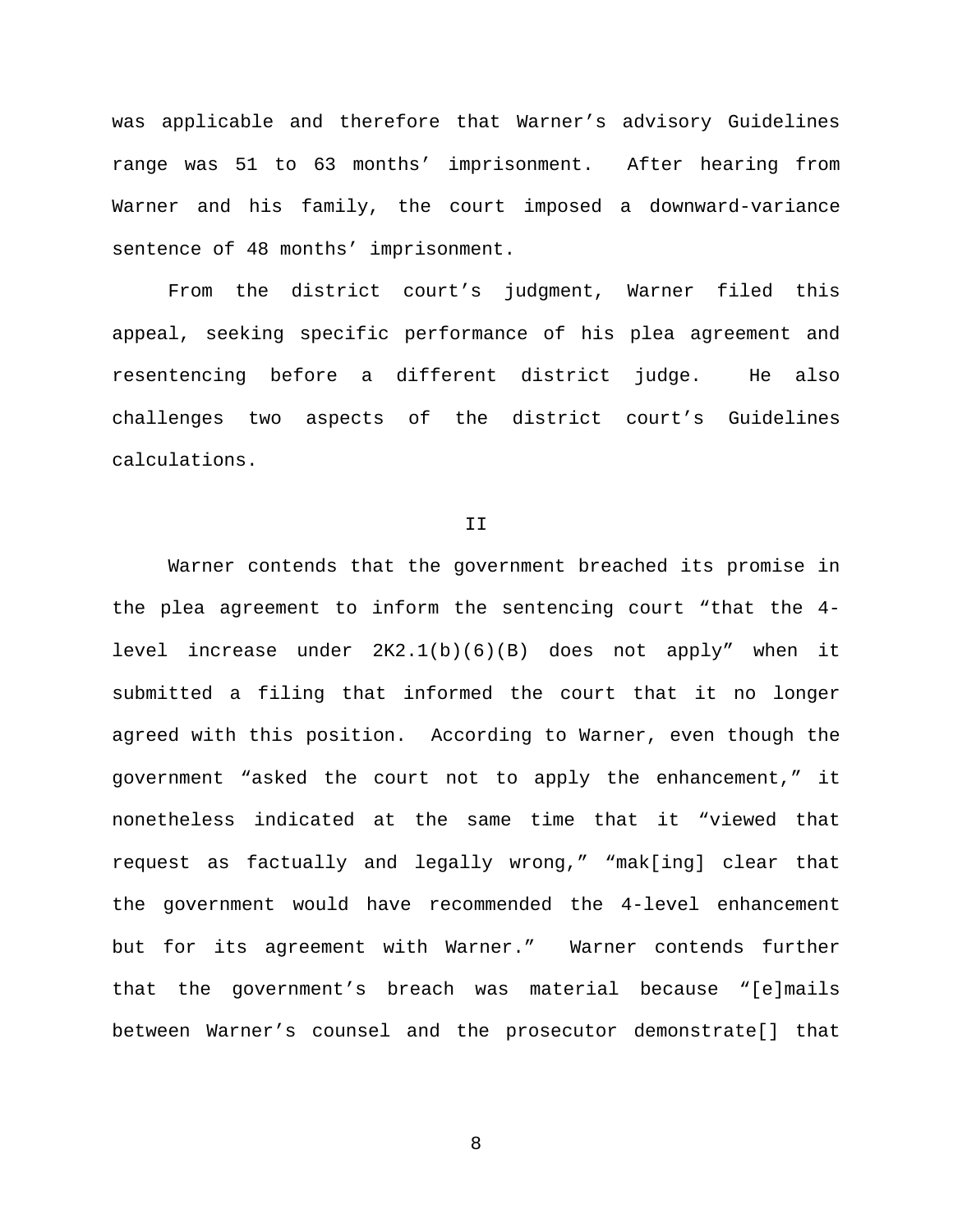the agreement depended on the government's recommendation that § 2K2.1(b)(6)(B) did not apply."

The government argues that it agreed to "recommend against application of [the] four-level increase" and that it did so "unequivocally and consistently." It acknowledges that its discussion of the Simmons issue "provided the district court with new and relevant legal authority that tended to support application of the enhancement," but it contends that it "had a responsibility to inform the district court of that authority," maintaining that, "[a]s an officer of the court, the prosecutor could not object to the probation officer's recommendation that the enhancement be applied without grappling with the legal authority that might support application of the enhancement." Finally, the government argues, even if it breached the plea agreement, the breach would not be material because "[b]oth Warner and the district court recognized the position of the United States as recommending that the four-level enhancement under § 2K2.1(b)(6)(B) should not apply to Warner."

When interpreting plea agreements, "we draw upon contract law as a guide to ensure that each party receives the benefit of the bargain," and to that end, we "enforce a plea agreement's plain language in its ordinary sense." United States v. Jordan, 509 F.3d 191, 195 (4th Cir. 2007) (internal quotation marks and citation omitted). Although we employ traditional principles of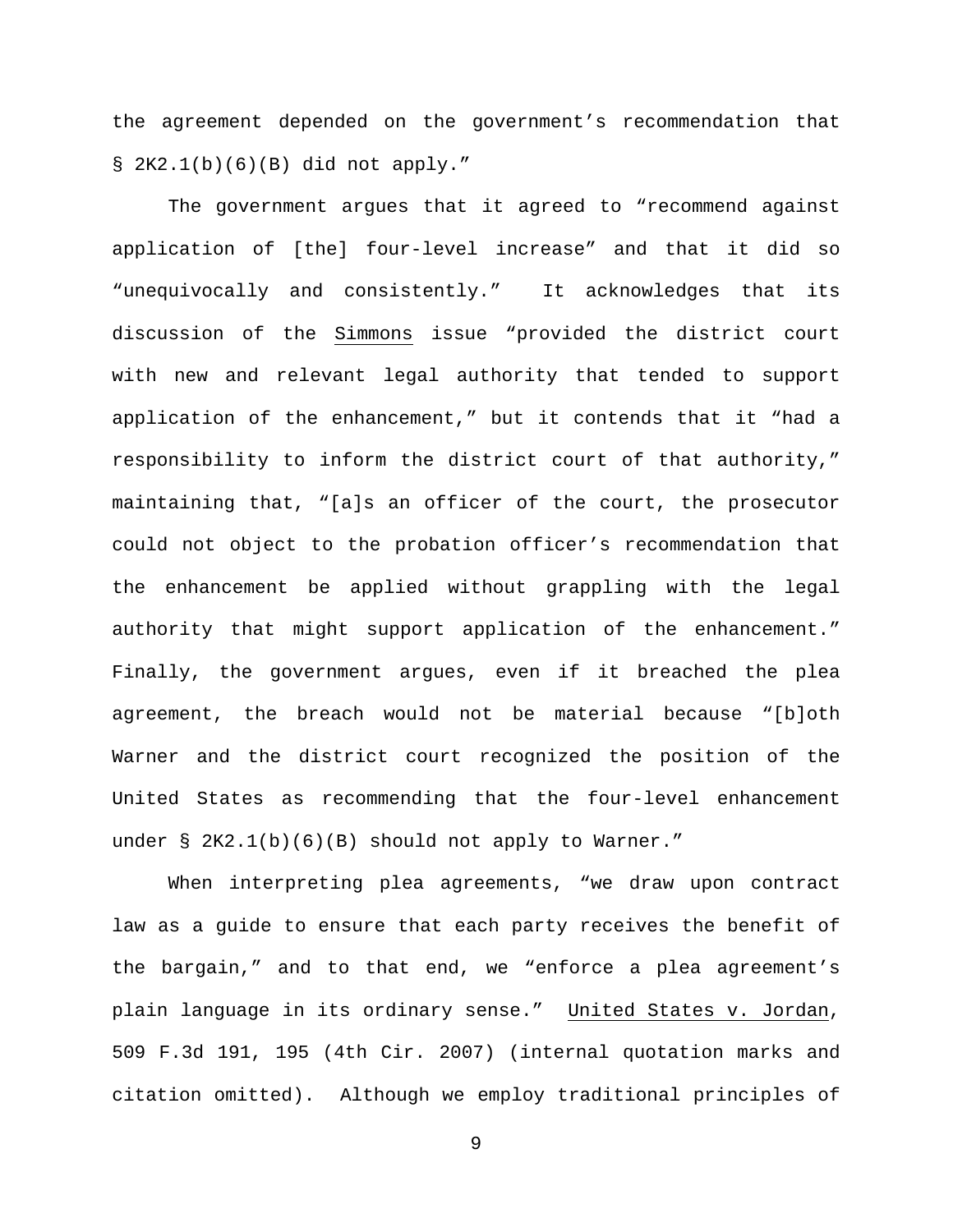contract law as a guide, we nonetheless give plea agreements "greater scrutiny than we would apply to a commercial contract" "[b]ecause a defendant's fundamental and constitutional rights are implicated when he is induced to plead guilty by reason of a plea agreement." Id. at 195-96 (internal quotation marks and citation omitted). At bottom, "when a plea rests in any significant degree on a promise or agreement of the prosecutor, so that it can be said to be part of the inducement or consideration, such promise must be fulfilled." Santobello, 404 U.S. at 262.

In the plea agreement before us, the government agreed that it would, jointly with the defendant, "recommend that the Court make the following findings and conclusions as to the U.S.S.G.: . . . The parties agree that the 4-level increase under 2K2.1(b)(6)(B) does not apply [and] [t]he United States will inform the Court . . . of all facts pertinent to the sentencing process." (Emphasis added). The agreement's use of the verb "recommend" in the context of what the government promised to advise the court is, to be sure, somewhat awkward, but the substance of the promise that the government made is clear: The government agreed to advise the court of its position that U.S.S.G. § 2K2.1(b)(6)(B) does not apply in this case.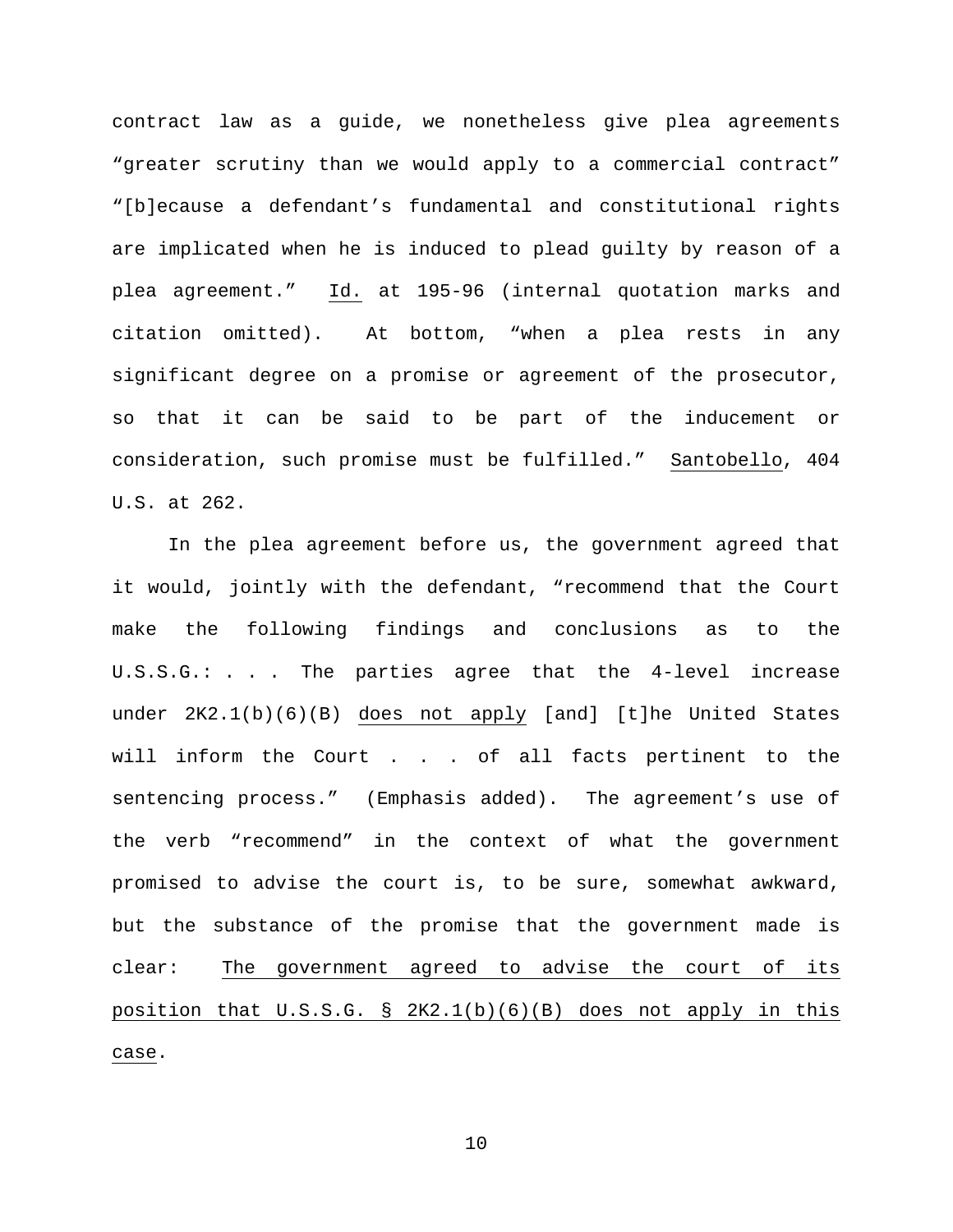That the government clearly understood the precise nature of this promise -- i.e., to represent its position, not simply to make a recommendation -- is demonstrated by both the email exchanges leading to the plea agreement and the government's filing with the court after execution of the plea agreement. Before the agreement was signed, the government acceded to Warner's demand for a stipulation that the enhancement did not apply, stating that it "[did] not have information that would implicate [Warner] under [§ 2K2.1(b)(6)(B)]" and that it could agree with the position that "[the enhancement] does not apply." Similarly, after execution of the agreement and before sentencing, the government recognized that it had not agreed in the plea agreement simply to make a recommendation, but that it had agreed to state its position that the enhancement did not apply. The nature of its promise was confirmed when it advised the court that since signing the agreement, it "ha[d] taken the new position" that the enhancement would apply, although it urged the court to honor the agreement despite the government's "new position." (Emphasis added). Thus, in giving this explanation, the government again recognized that it had agreed to represent its position on the enhancement, not to recommend whether to apply the enhancement. The difference is significant.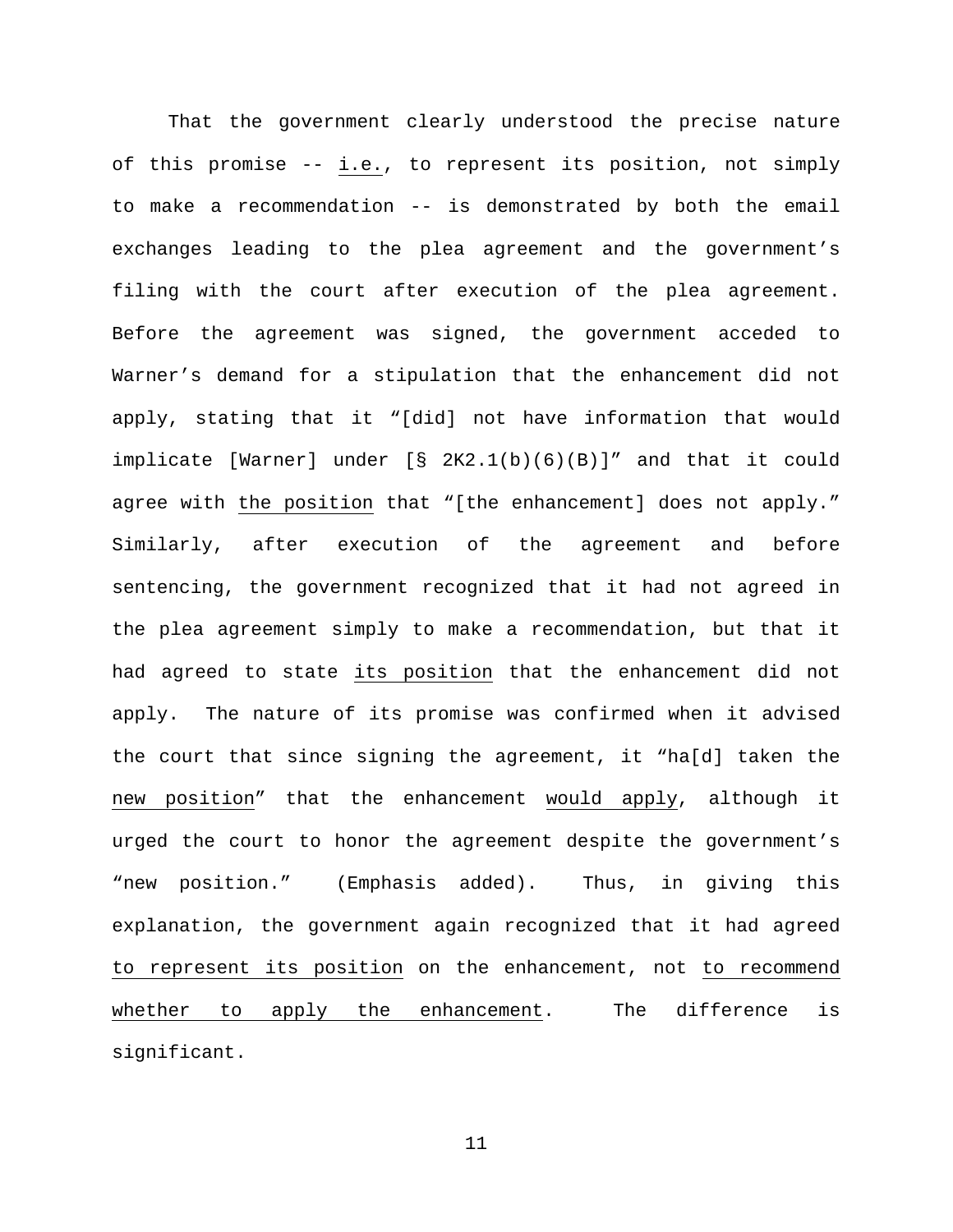The government's advice to a court that an enhancement applies but that the court should nonetheless not apply the enhancement in the particular circumstances of the case, for whatever reason, is substantively different from a statement by the government to the court that it holds the position that the enhancement does not apply. On receiving the former advice, the court would feel free to reject the advice as a mere recommendation. But on receipt of the latter advice, the court would not feel so free to reject the government's position, unless and until it conducted a careful review of the record and the law and determined that it disagreed with the government on the applicability of the enhancement.

It is true, as the government argues, that even as the government announced its "new position" on the enhancement's applicability to Warner, it repeatedly requested that the sentencing court "not apply the enhancement" on the ground that the court should "honor the agreement of the parties." But the government's plea agreement obligation was more than simply recommending that the court not impose the enhancement; it had promised to advise the court of its position that the enhancement "does not apply." And thus, even though the government did recommend to the district court that it should not apply the enhancement, the government breached its promise to tell the court that the enhancement did not apply.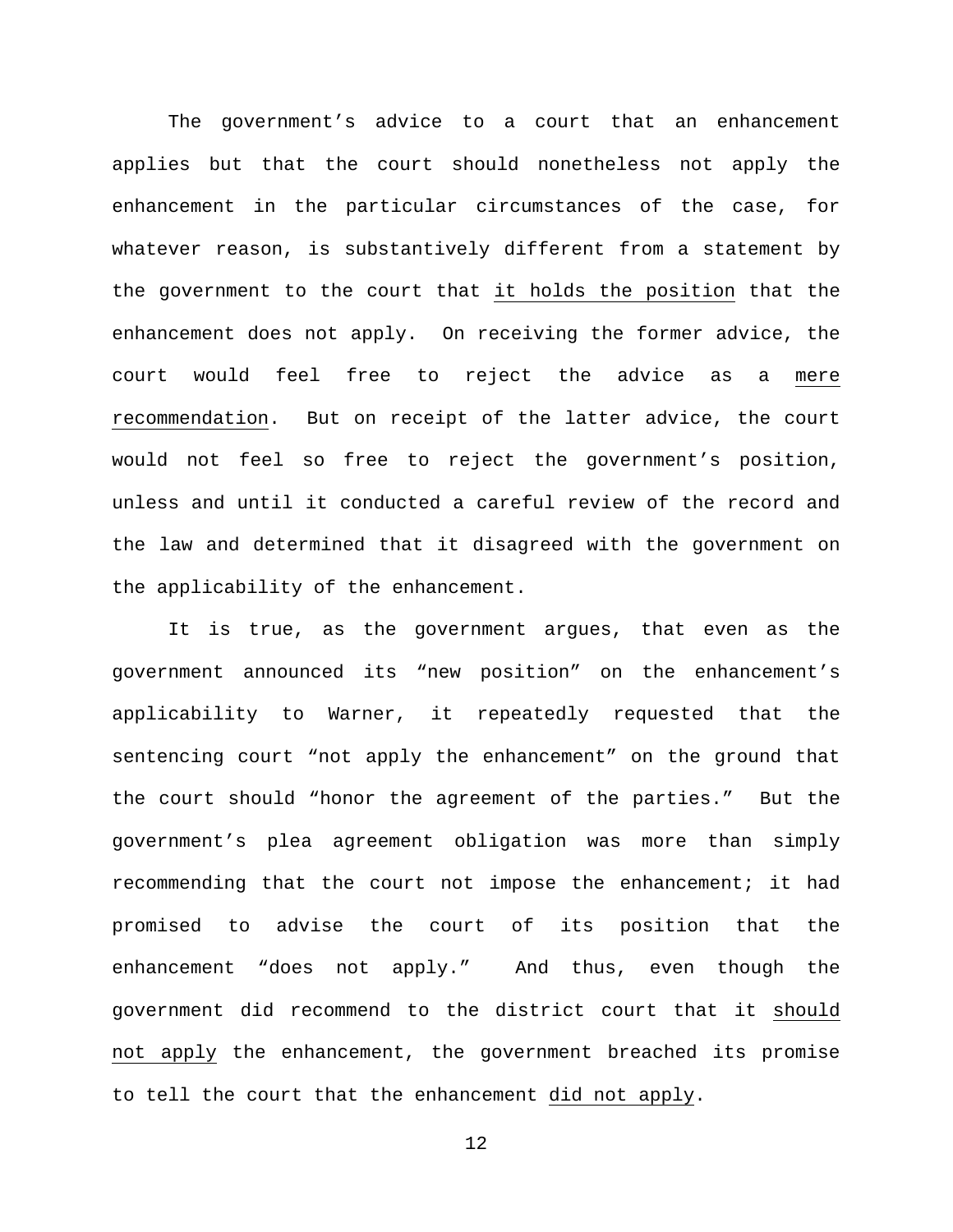We also conclude that the government's breach was material. "Central to [the] determination of the materiality of a breach is 'the extent to which the injured party will be deprived of the benefit which he reasonably expected.'" United States v. Scruggs, 356 F.3d 539, 543-44 (4th Cir. 2004) (quoting Restatement (Second) of Contracts § 241 (1981)). In this case, the record amply demonstrates that the government's willingness to agree that § 2K2.1(b)(6)(B) was inapplicable was critical to Warner's acceptance of the plea agreement, as manifested by the negotiations. The government nonetheless argues that any breach cannot be material because "[b]oth Warner and the district court recognized the position of the United States as recommending that the four-level enhancement . . . should not apply to Warner." But this argument again overlooks the distinction between requesting that the court not impose the enhancement because of the parties' plea agreement, as opposed to jointly advising the court of the parties' position that the enhancement was inapplicable.

We therefore conclude that the government breached its plea agreement with Warner, albeit with a pure motive, and that the breach was material, leaving open only the issue of the appropriate remedy.

When a court of appeals finds a material breach of a plea agreement and the defendant seeks to withdraw his guilty plea,